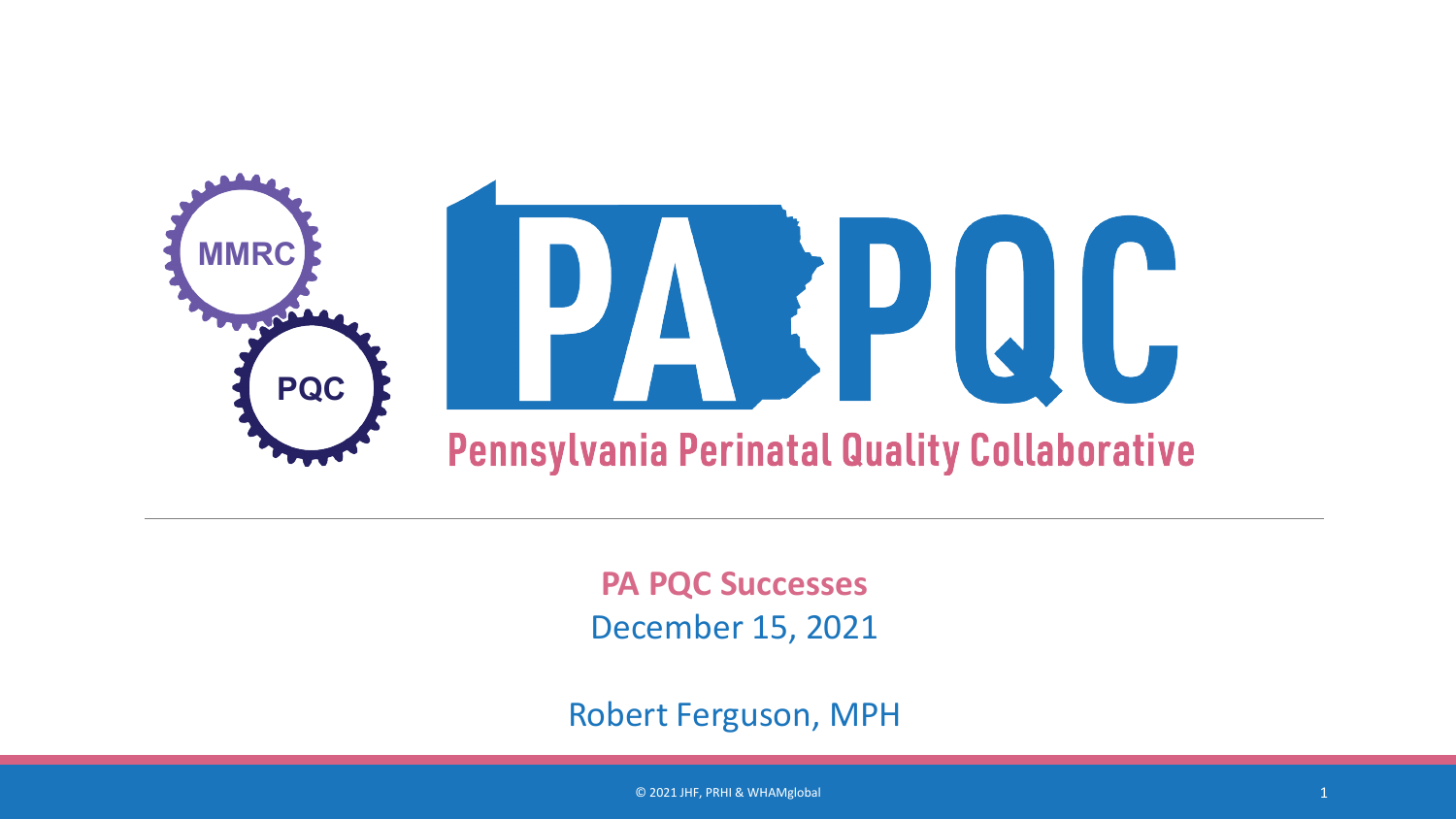# PA PQC was formed by…

- PA DDAP, DHS, and DOH *as an action arm of the MMRC*
- Premie Network and AAP
- West Chester University Pilot Study with the Vermont Oxford Network (VON)
- PA PQC Task Force
- PA PQC Advisory and 10 Work Groups (200 people)

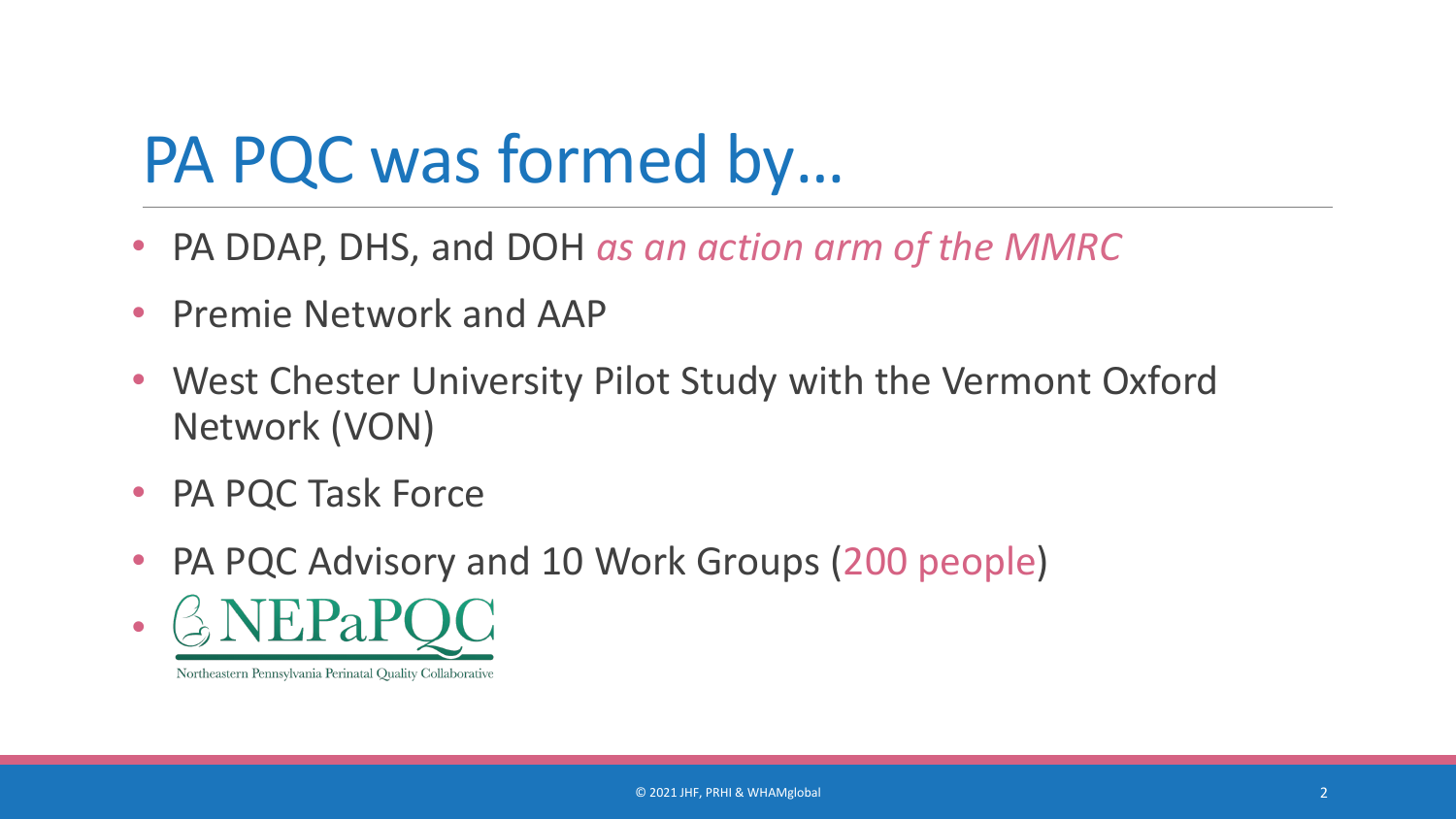# To Initially Focus on…

### **Opioid Use Disorder + Neonatal Abstinence Syndrome**

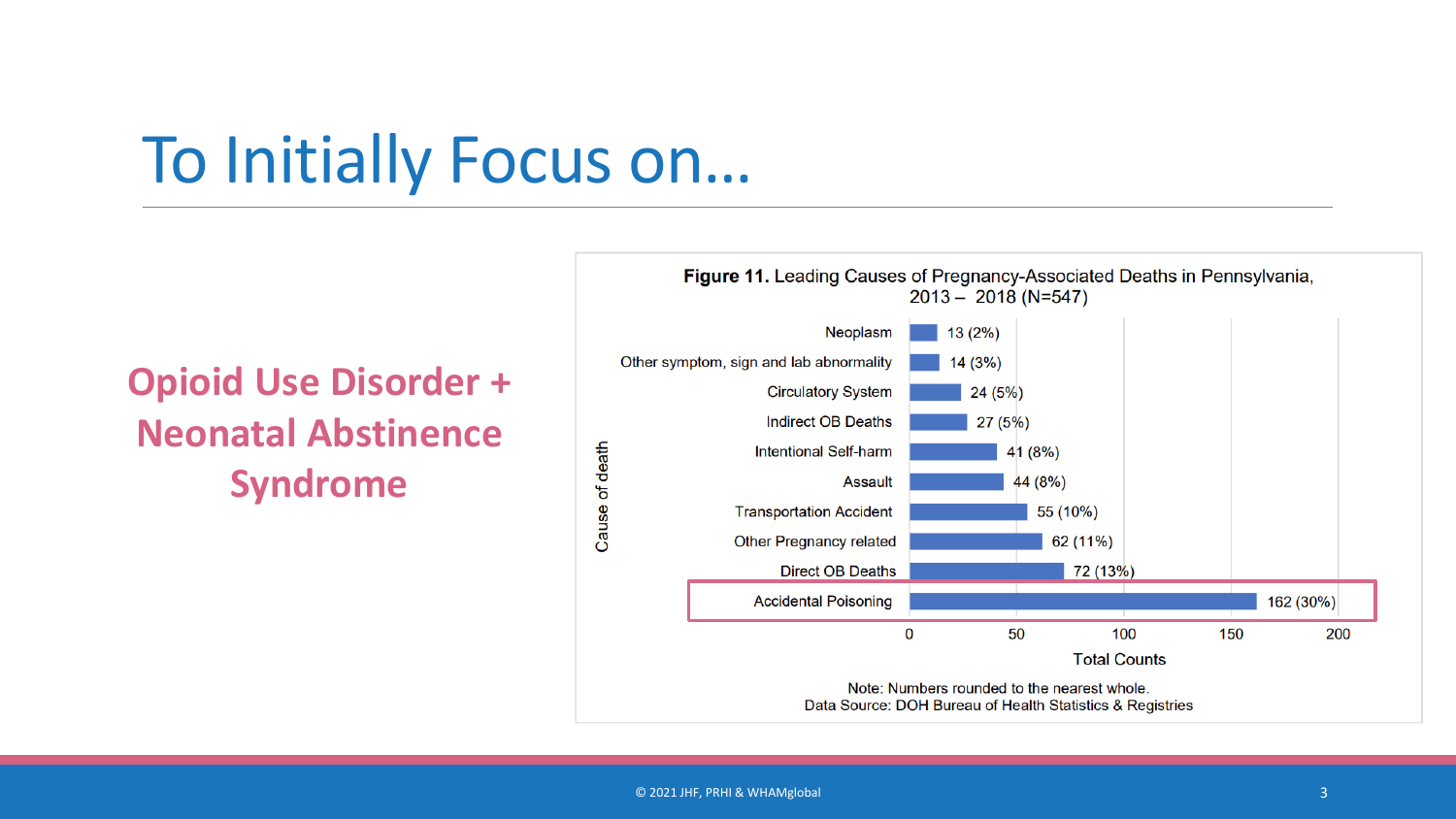# The PA PQC includes…

# **60** birth sites and NICUs *86% of live births in PA*

**14** health plans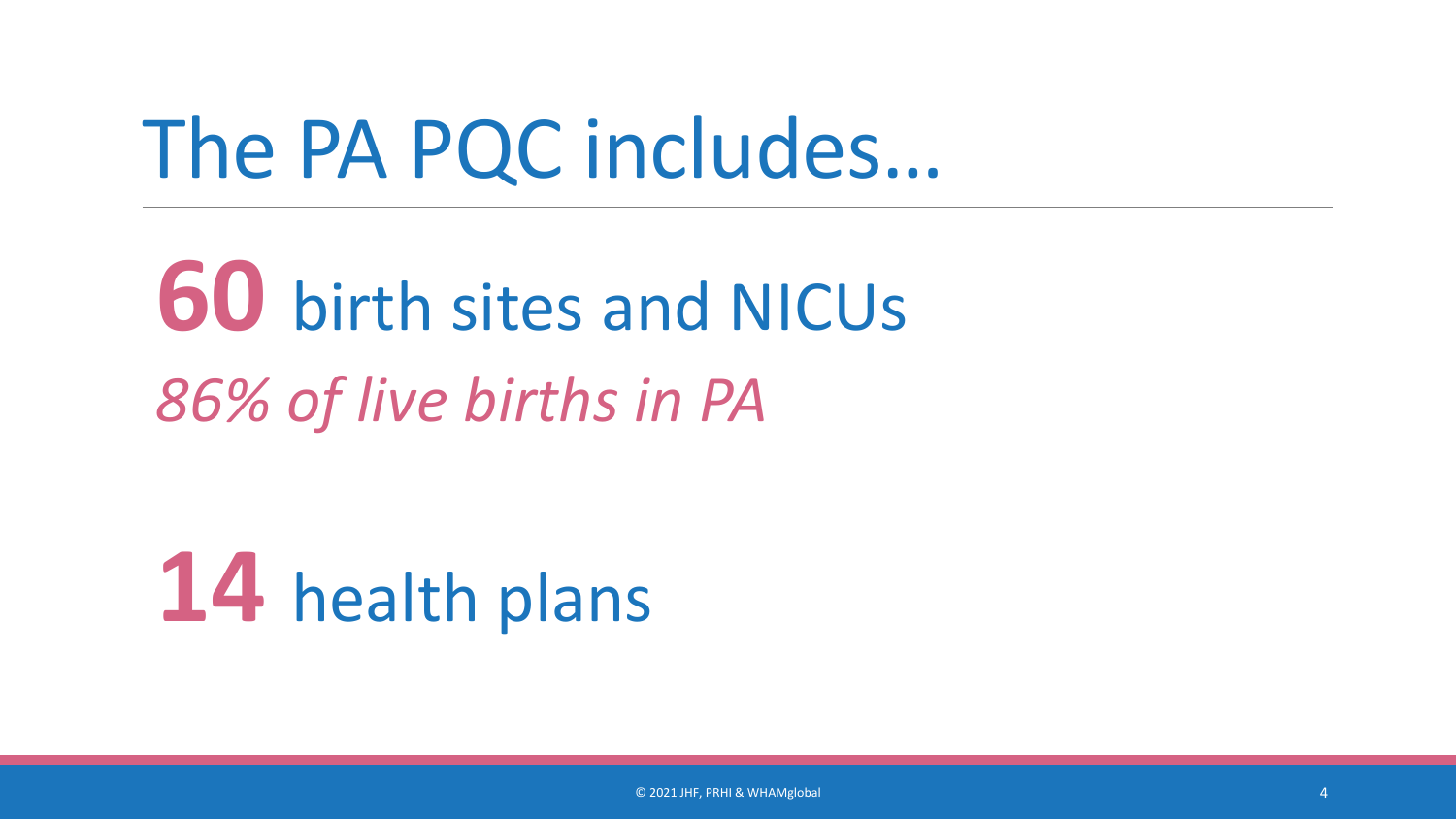# PA PQC Structure & Expectations

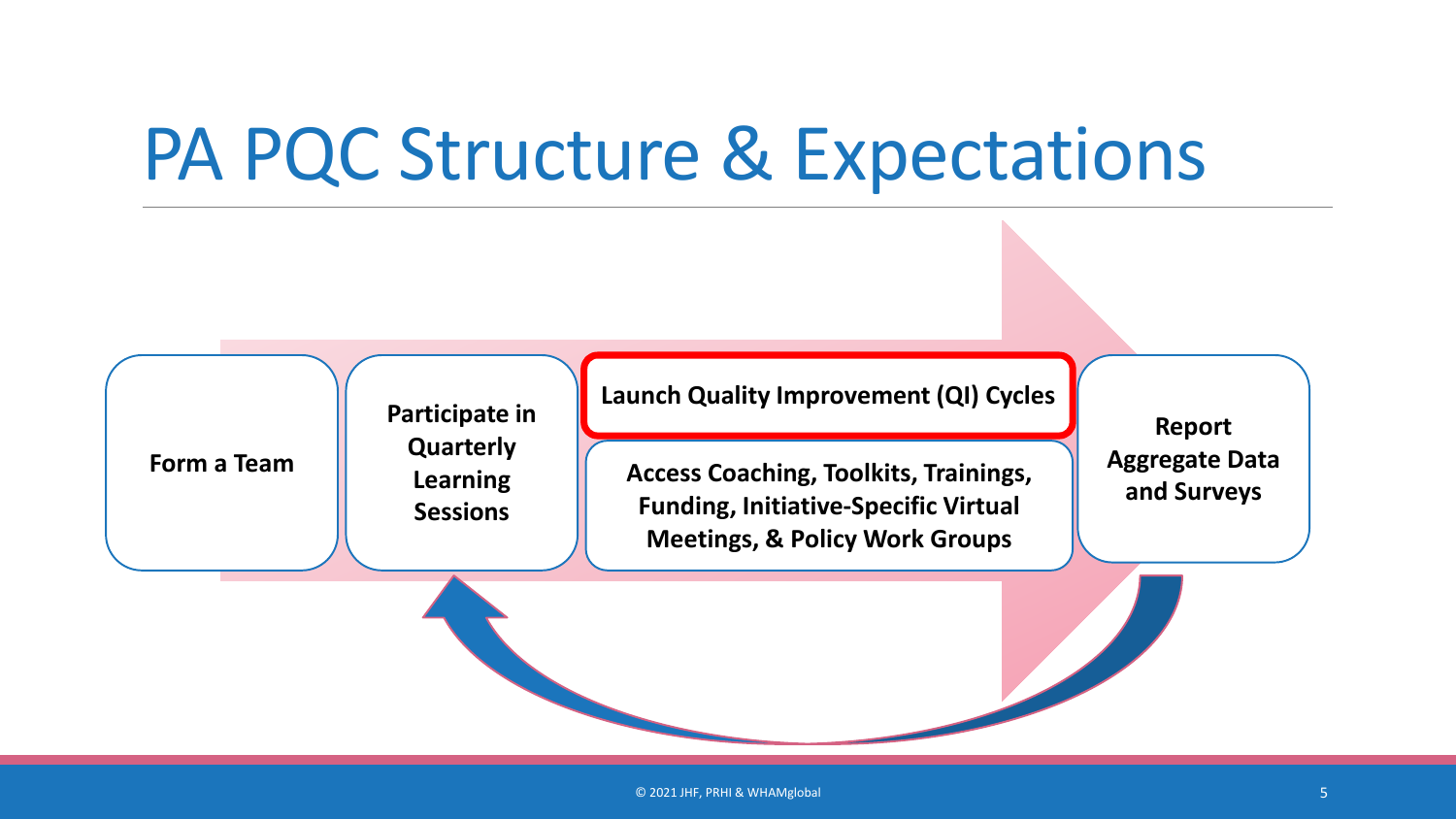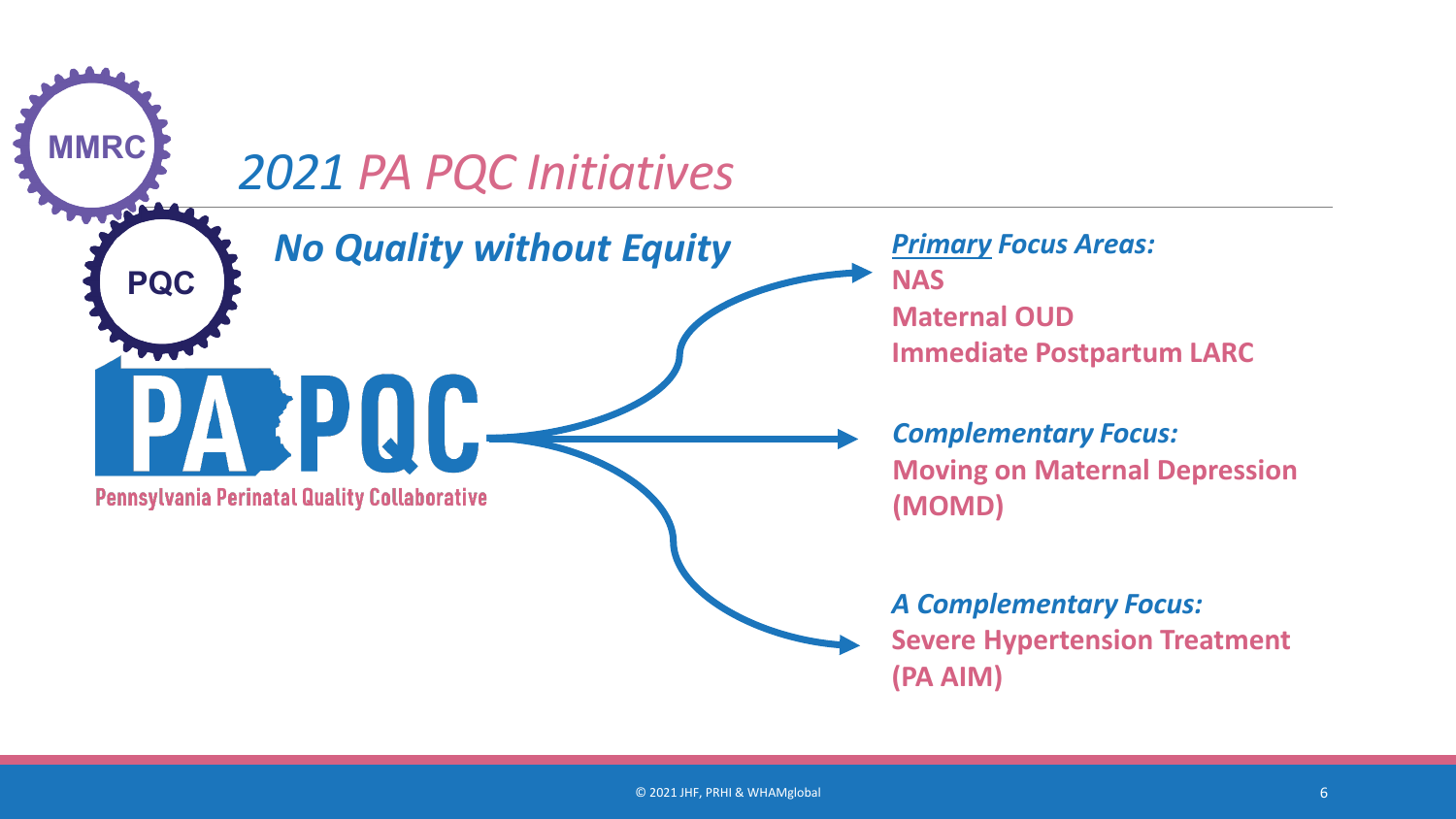# With Support From…







**ALLIANCE FOR INNOVATION** ON MATERNAL HEALTH

RITZKER

**Children's Initiative** 

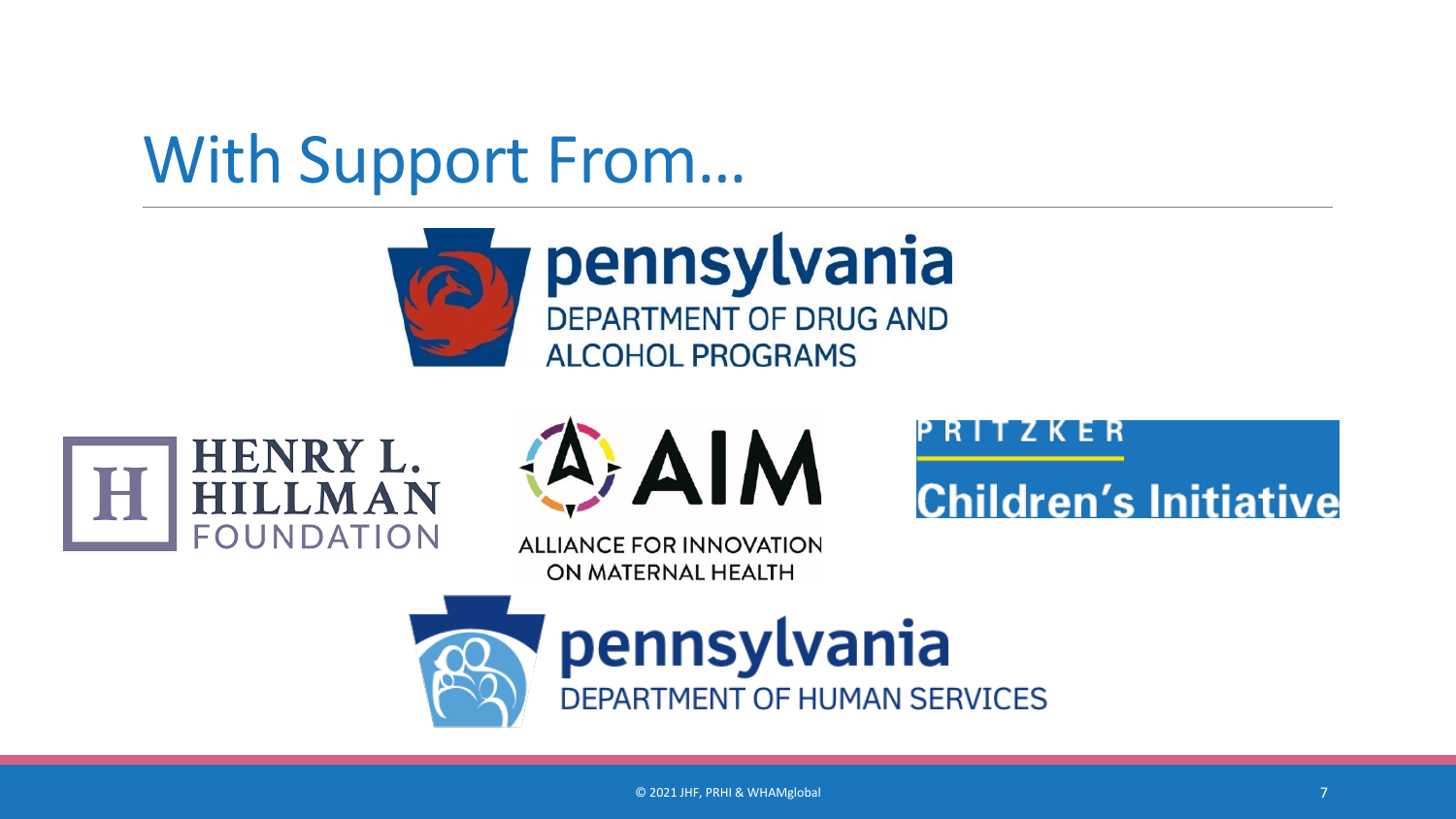## YOU Led QI Initiatives! *Number of unduplicated QI report outs in 2021*

**NAS**

**maternal OUD**

**immediate postpartum LARC** 

**perinatal depression screening and follow-up and disparities (MOMD)**

*teams participating in PA AIM (severe hypertension and disparities)*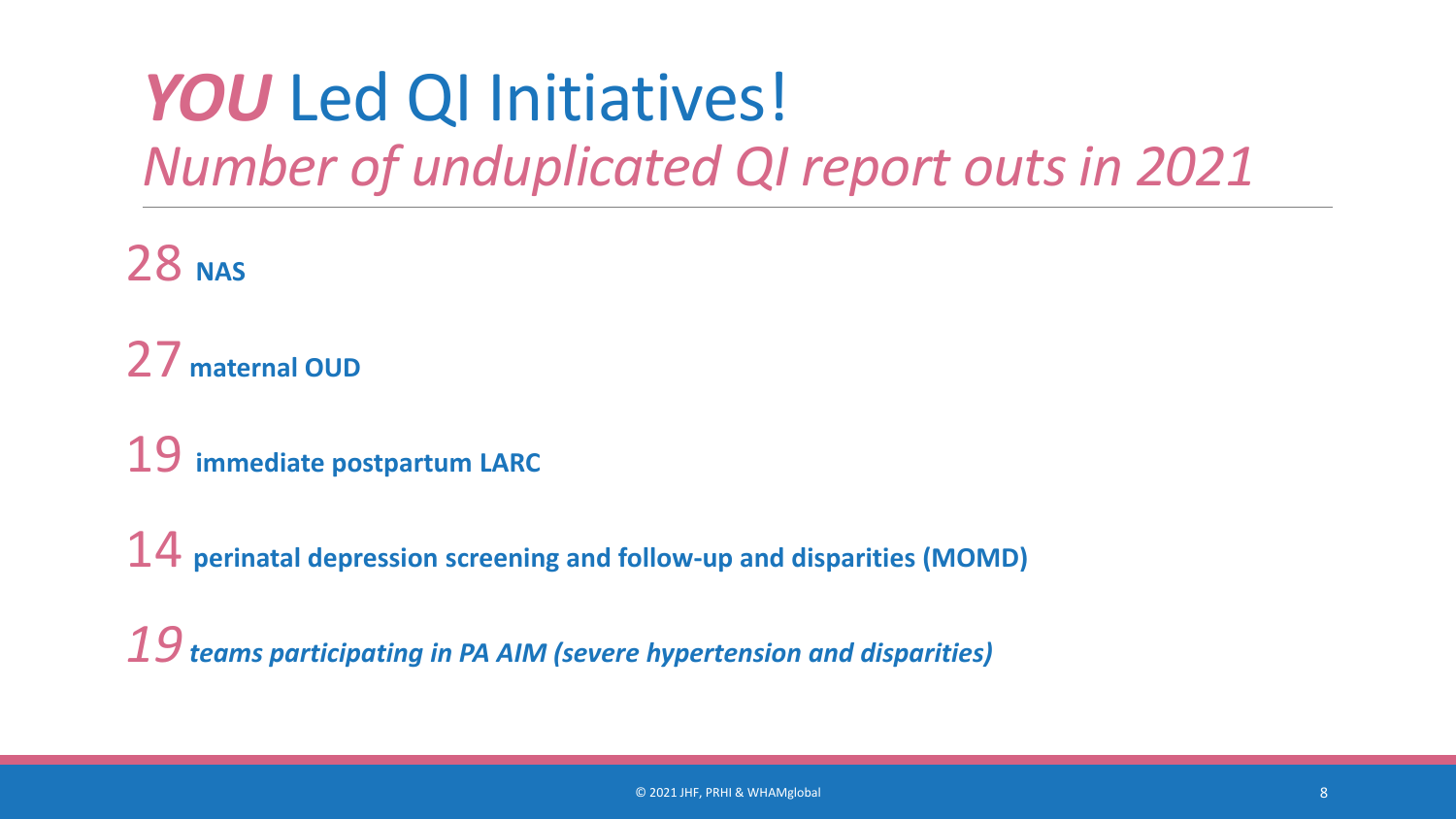# YOU Received QI Awards!

*Total historical count*

NAS QI Awards

- OUD QI Awards
- IPLARC Awards
- PA AIM Innovation Award
- JHF Patient Safety Fellowship Awards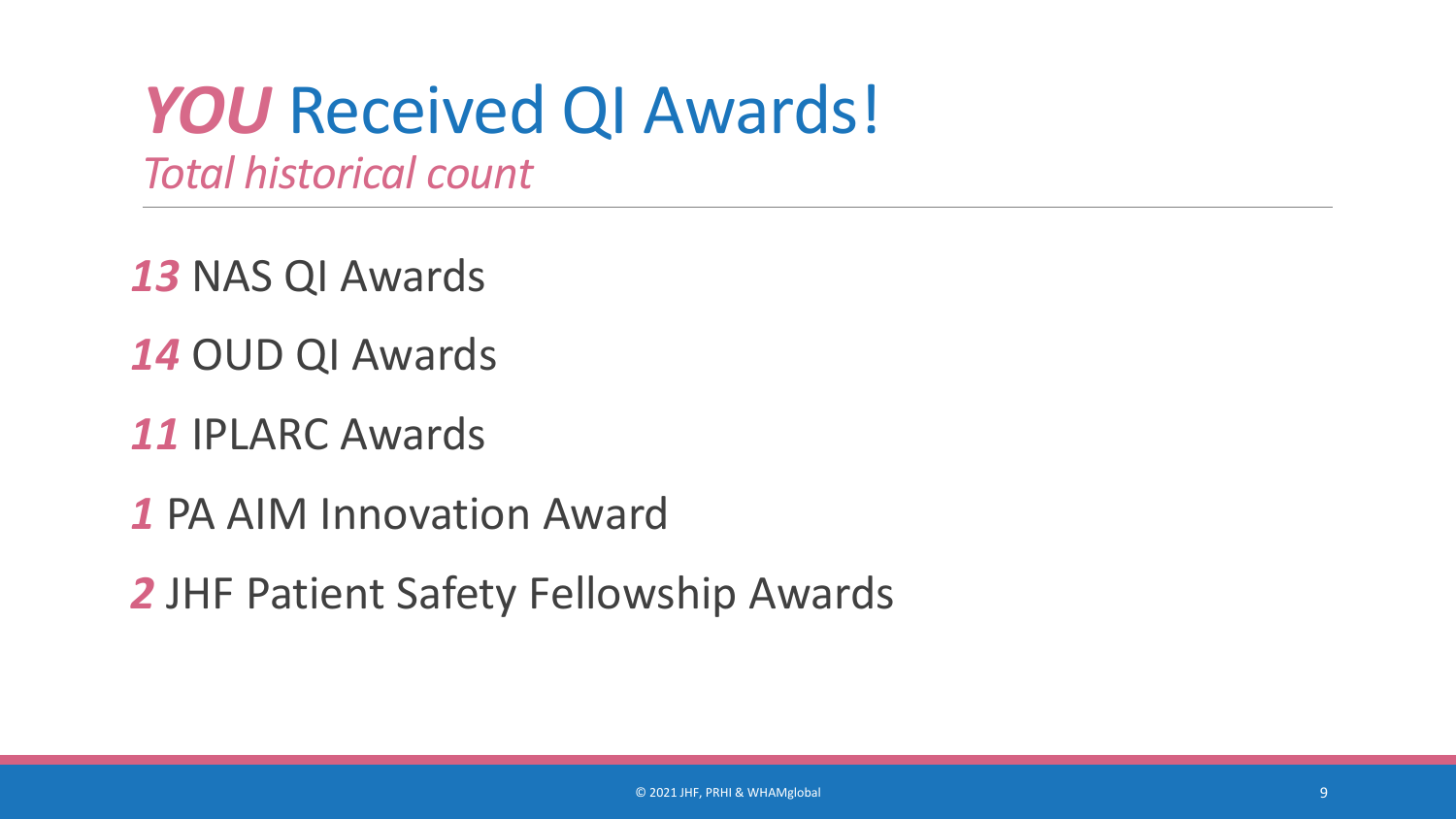### YOU Impacted OUD Structure Measures! *Baseline compared to July-September 2021*



Provide opioid pharmacotherapy for pregnant women with OUD

48% vs. 78% (130%)

Develop referral relationships with OUD treatment programs

73% vs. 95% (22%)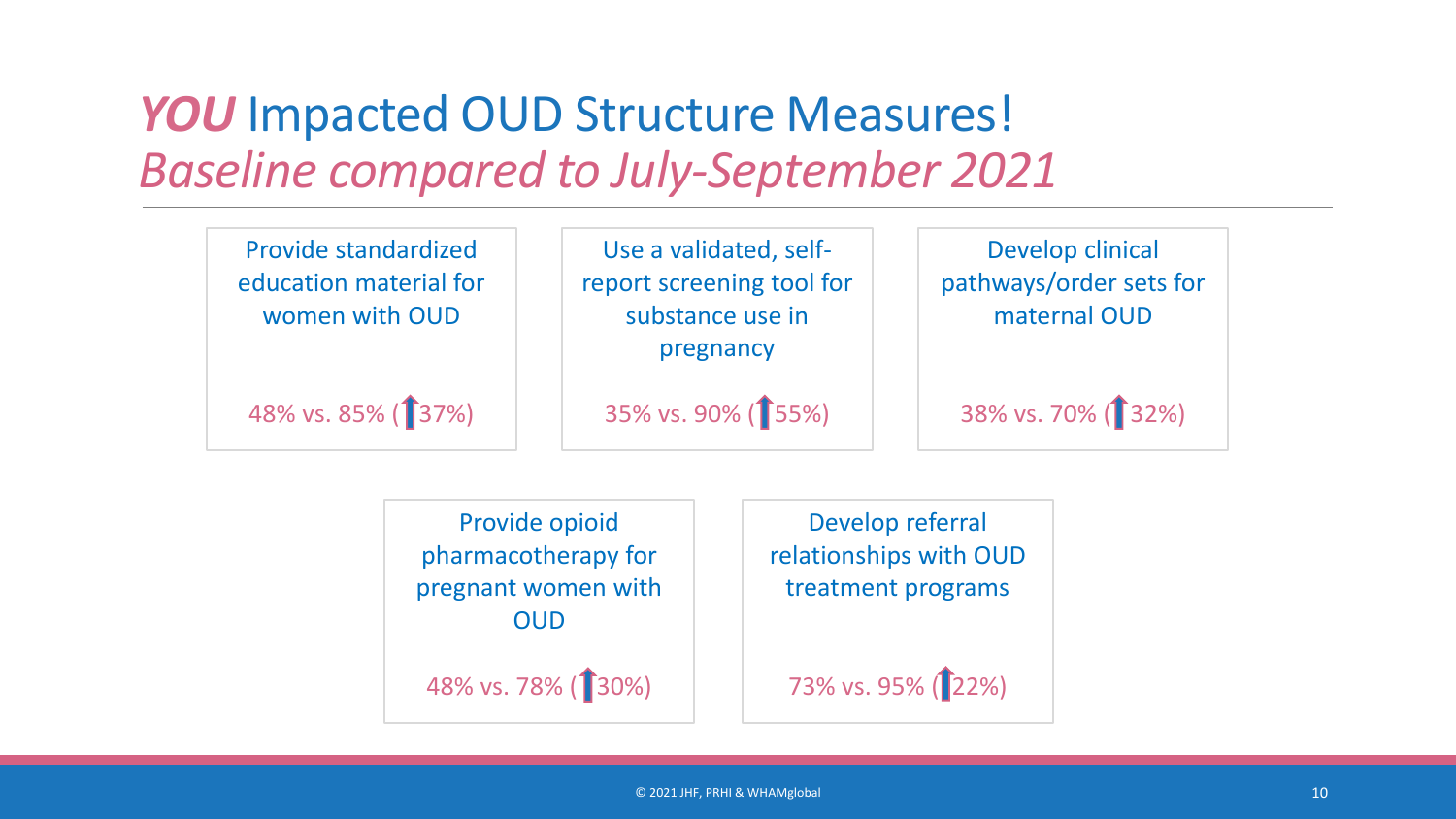# YOU Impacted OUD Process Measures!

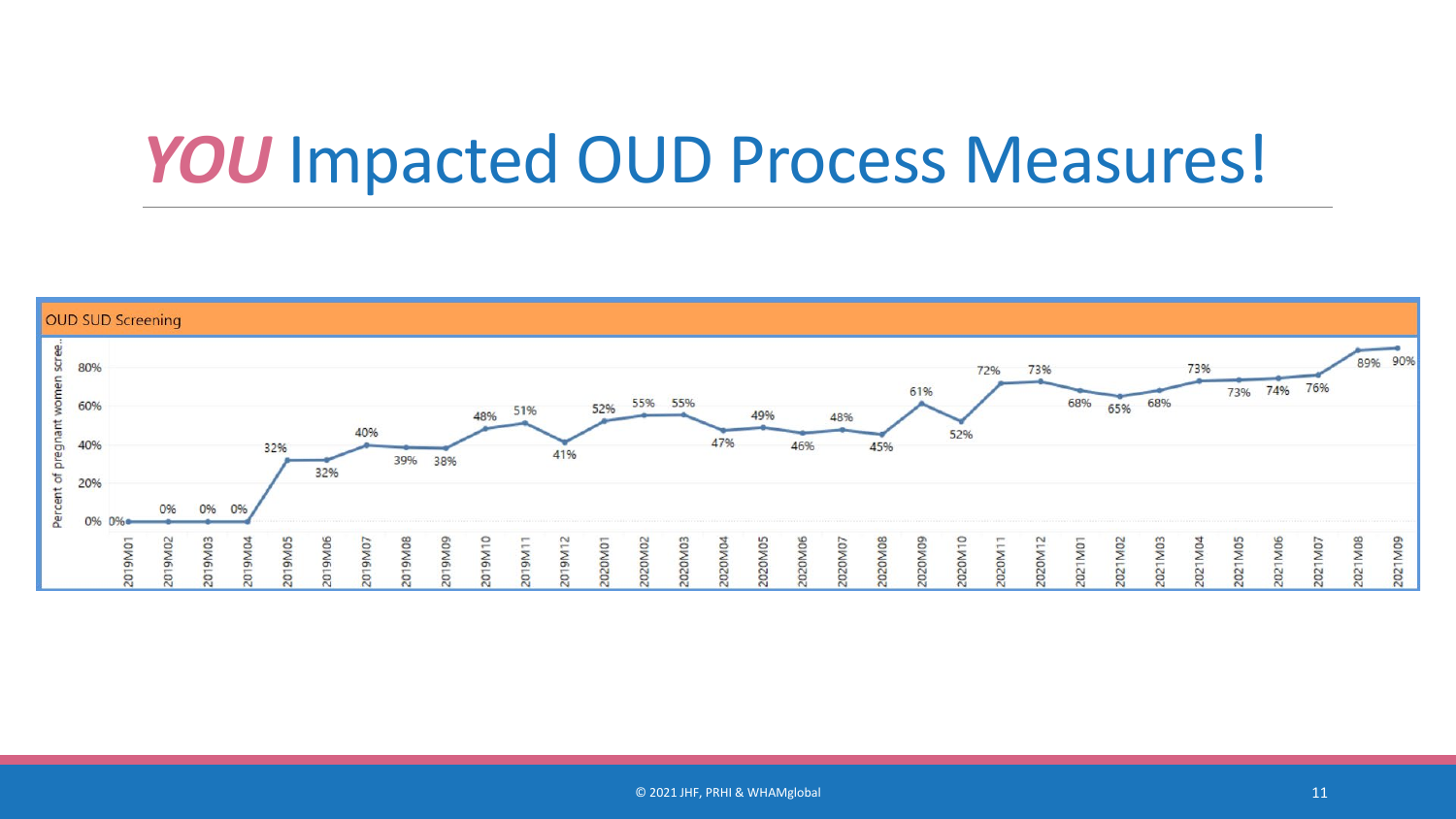### YOU Impacted NAS Structure Measures! *Baseline compared to July-September 2021*



Use standardized pharmacologic protocols for NAS

82% vs. 92% (10%)

Use standardized non-pharmacologic protocols for NAS

61% vs. 92% (**1**31%)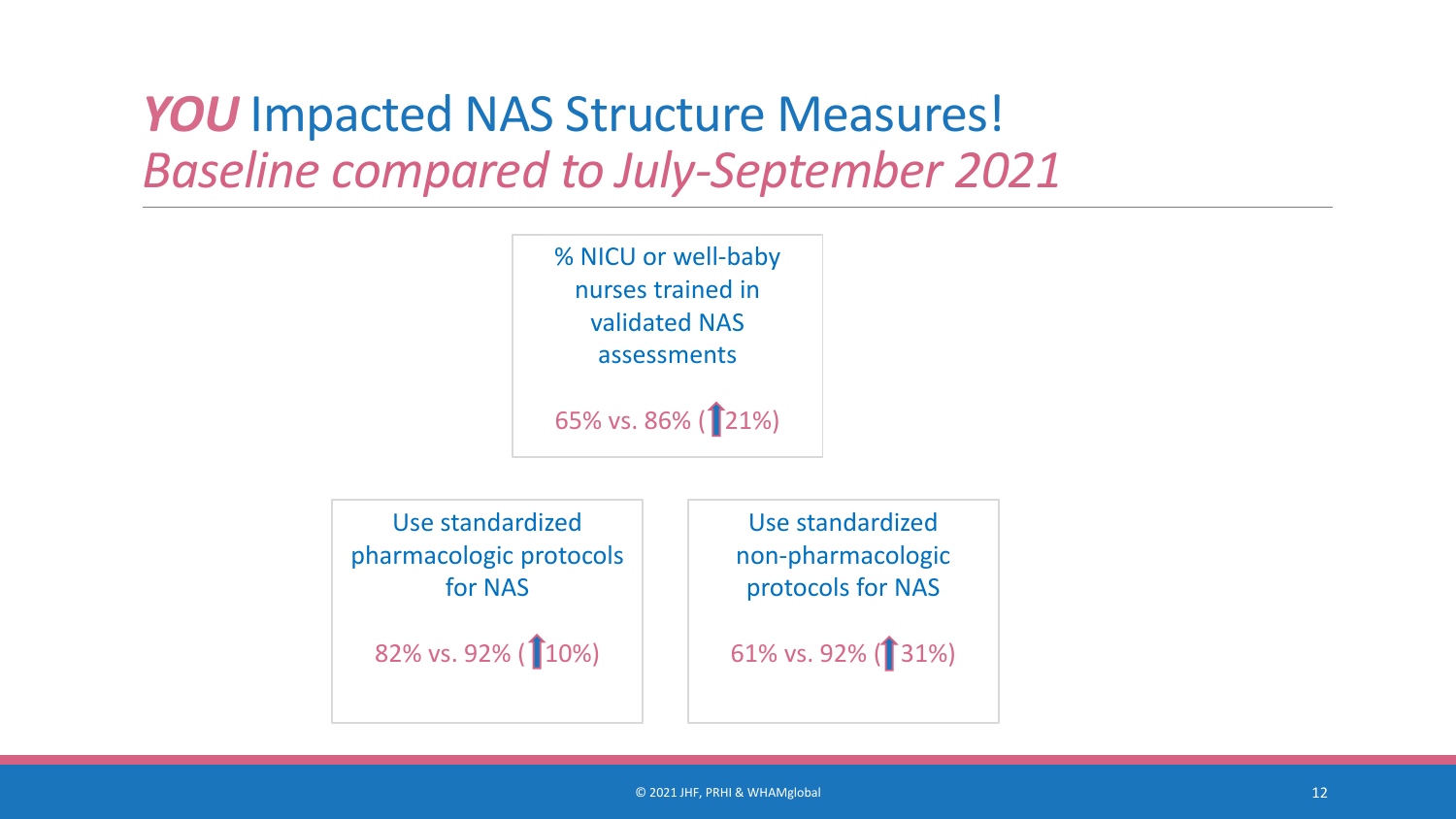### YOU Impacted IPLARC Structure Measures! *As of September 2021*

*11 of 14 PA PQC IPLARC hospitals are now routinely counseling, offering, and providing immediate postpartum LARC*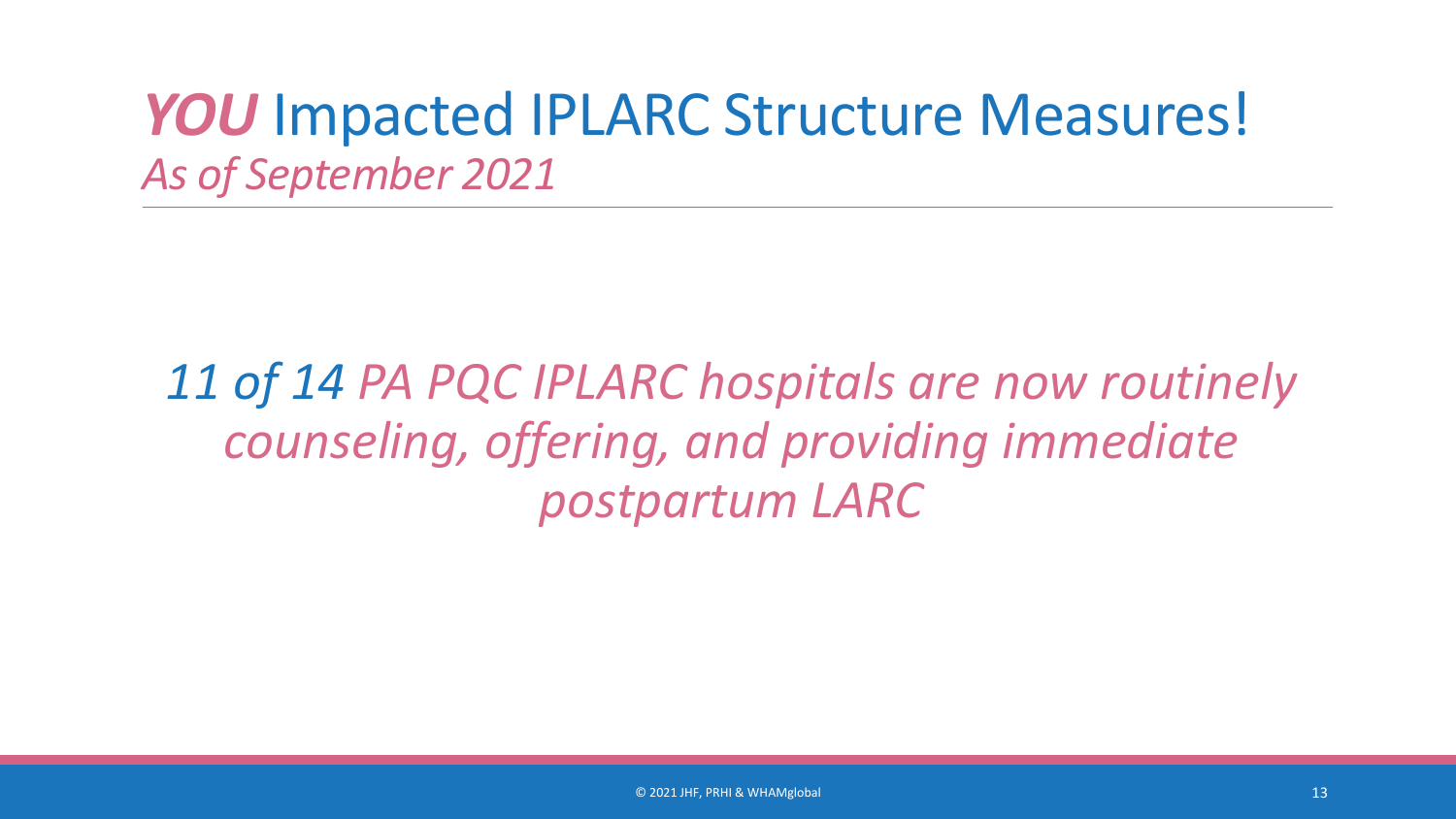# PA PQC Moving on Maternal Depression *Started in the 2nd Quarter of 2021*

*At baseline, the MOMD healthcare teams used validated tools for universal prenatal and postpartum depression screening.*

#### Referral to Mental Health 83% vs. 92% (19%) **Medications** 67% vs. 83% ( 16%) **Diagnosis** 17% vs. 42%  $($  $[$ 25% $)$ Referral to Community Resources 83% vs. 100% (17%)

### *Improvements to the Follow-up Processes:*

*Improvements to Reducing Racial Disparities:*

Stratify depression and follow-up measures by race 10% vs. 60% (<sup>1</sup>50%)

Conducting QI project to reduce racial disparities

0% vs. 67% (in progress)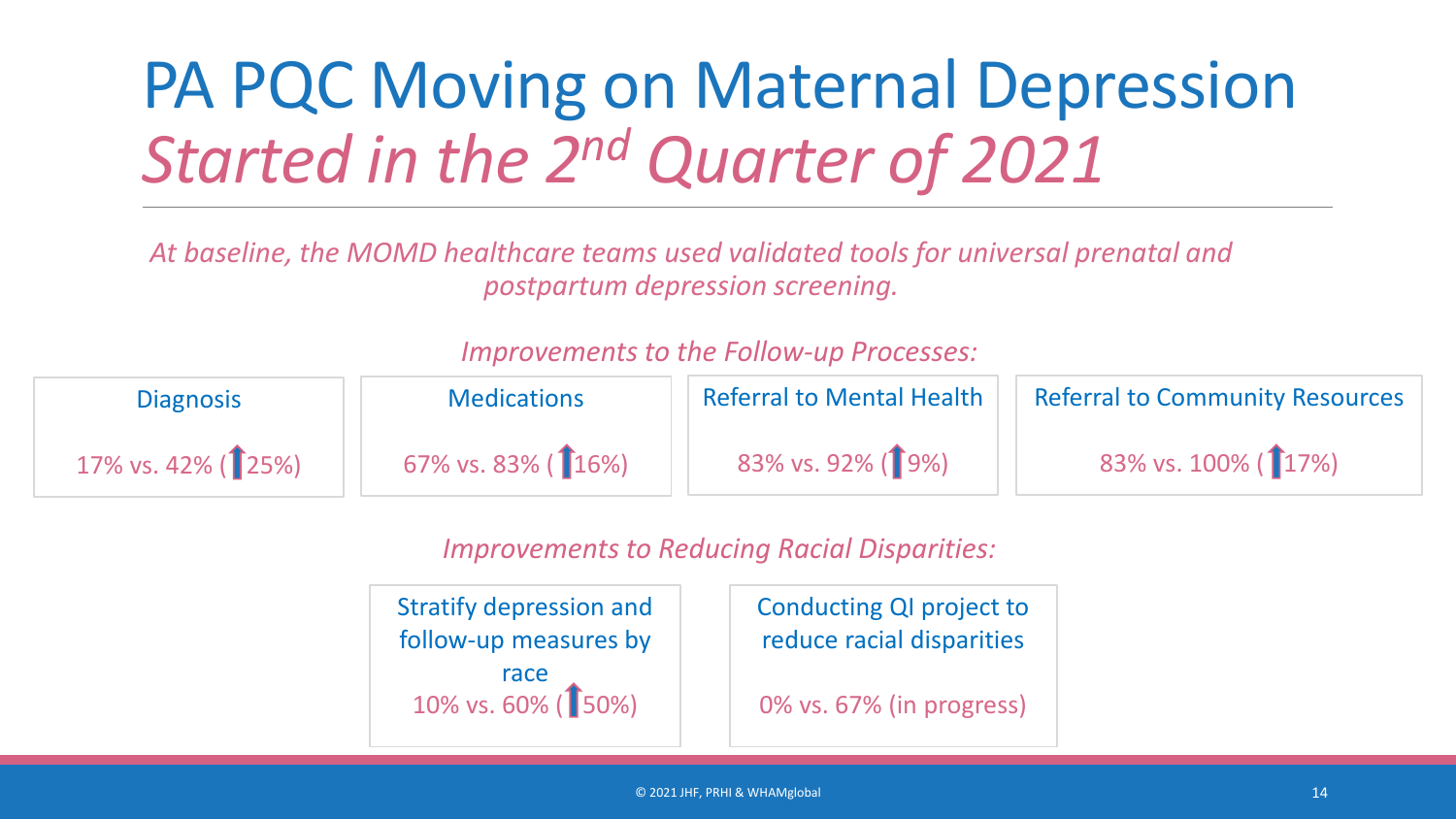# MOMD Policy Impact

### **PA Doula Advisory and Alliance**

*Gained consensus on policy recommendations*

### **PA Doula Commission**

Contact@padoulacommission.org www.padoulacommission.org





**Gerria Coffee-President** 

**Aleta Heard-Vice President Theresa Pettaway- Treasurer**  Lauren Pietrowski- Secretary

*Future Policy Goals: Certification & Reimbursement*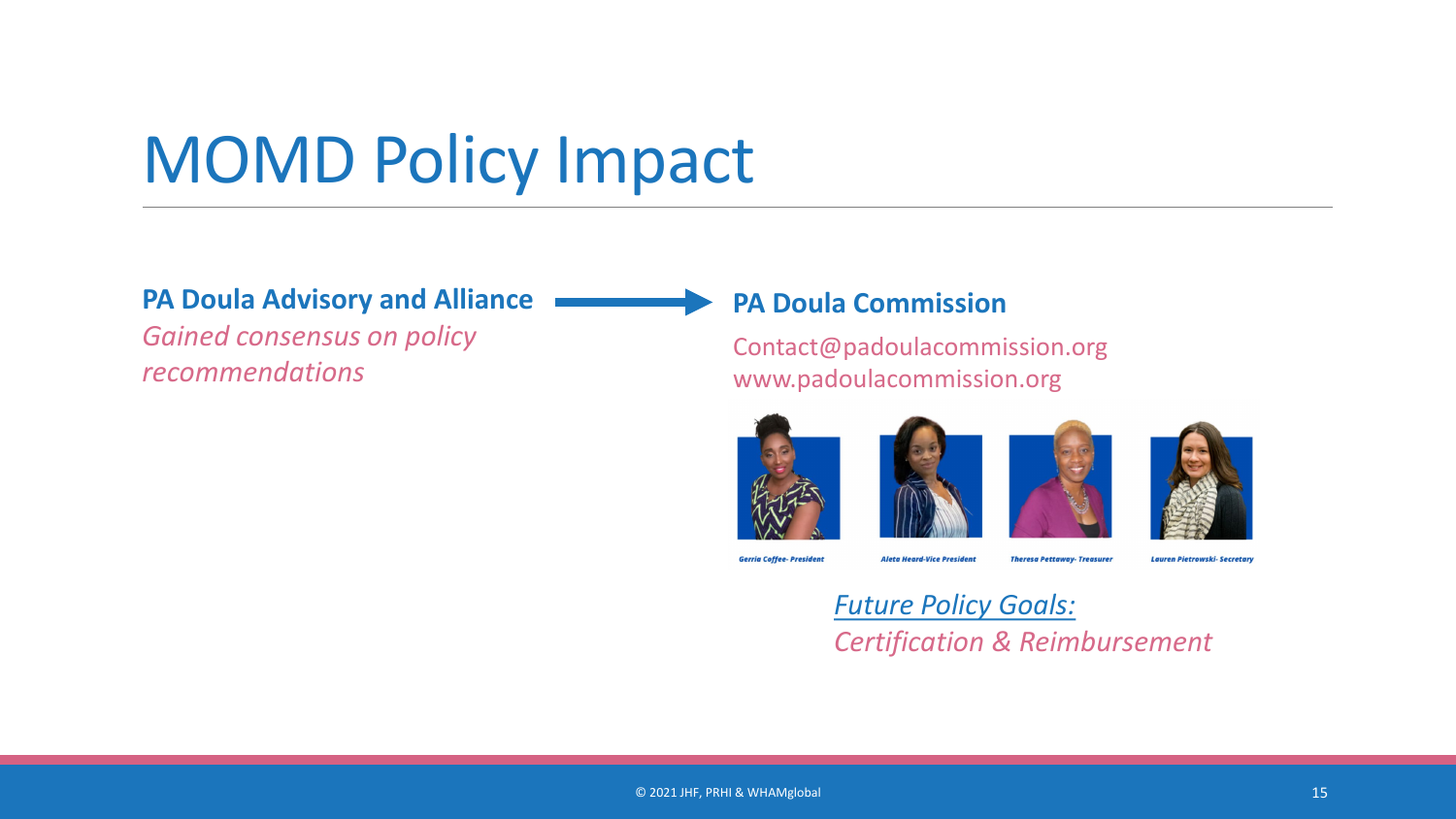# Other Statewide Milestones: *PA is Becoming a Leader!*

PA **35th state** with a PA PQC in 2019

PA **38th state** to join PA AIM in 2020

PA **4th state** to receive Vermont Oxford Network's (VON) *State of Excellence in Education and Training for Infants and Families Affected by NAS*

PA **1st state** to integrate and launch the AIM severe hypertension bundle with the disparities bundle

PA **early adopter** of the new AIM SUD bundle in 2021/2022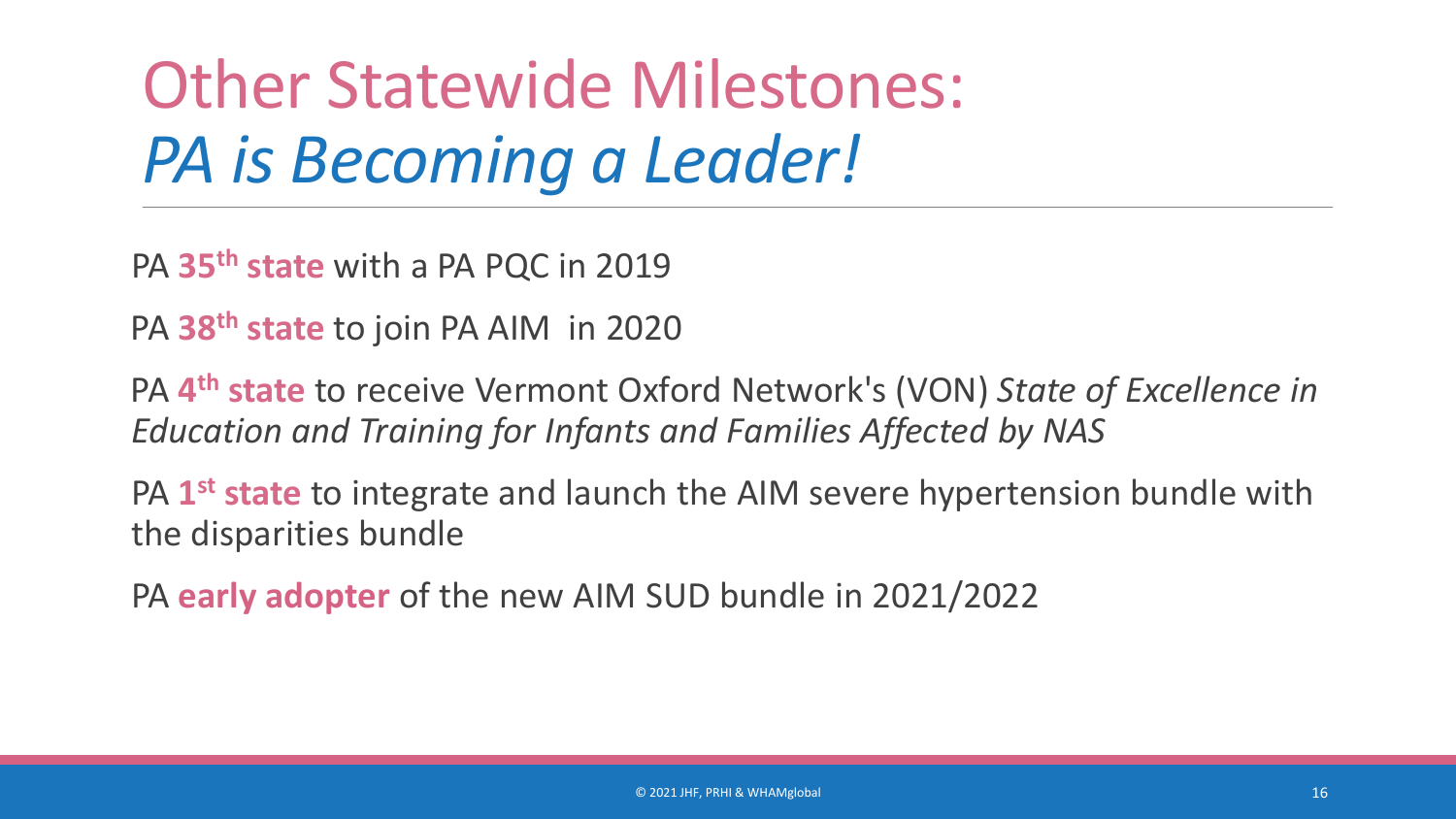# *You* achieved this during a pandemic & even launched new initiatives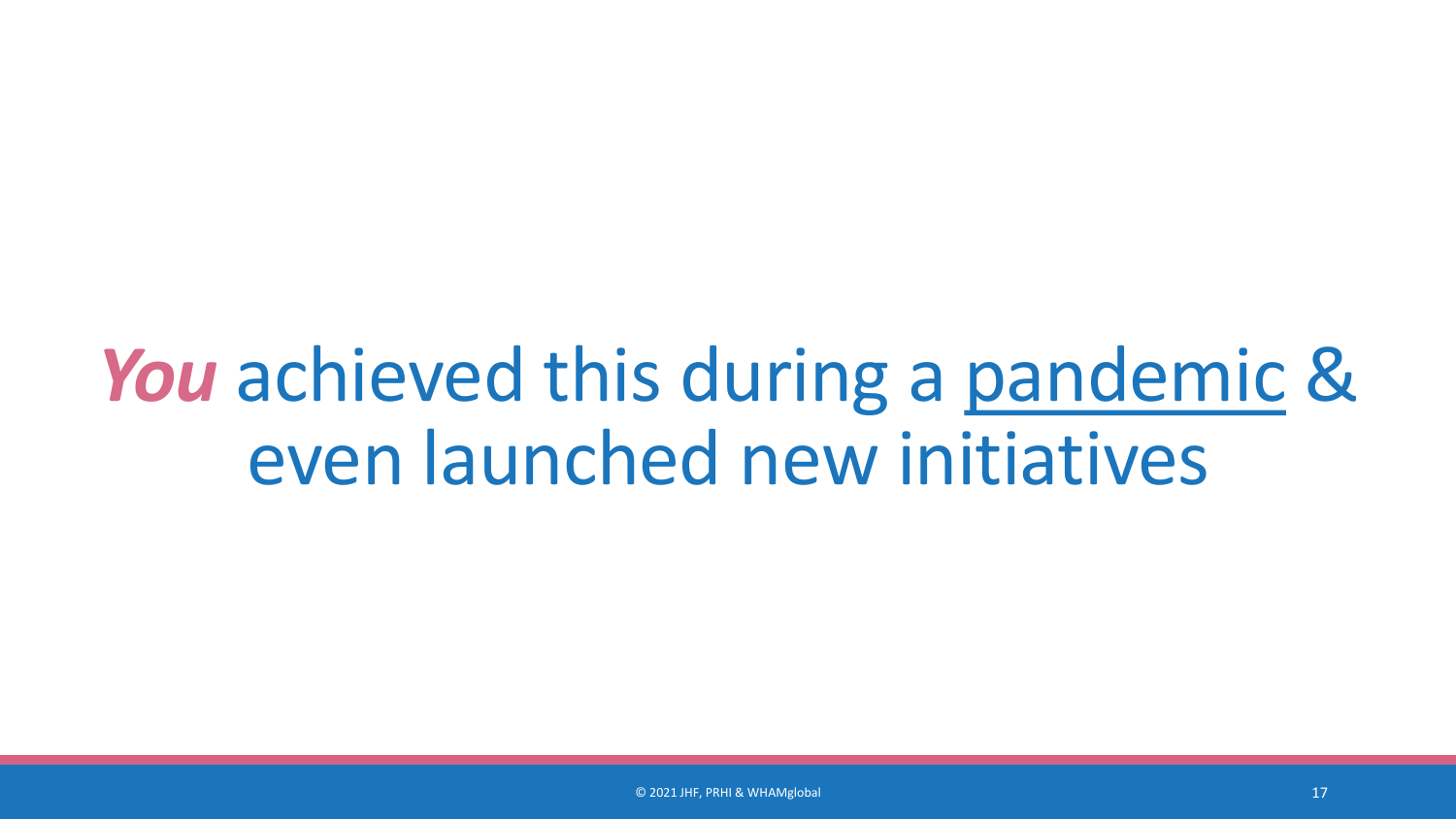

**PA PQC Future Directions** December 15, 2021

Robert Ferguson, MPH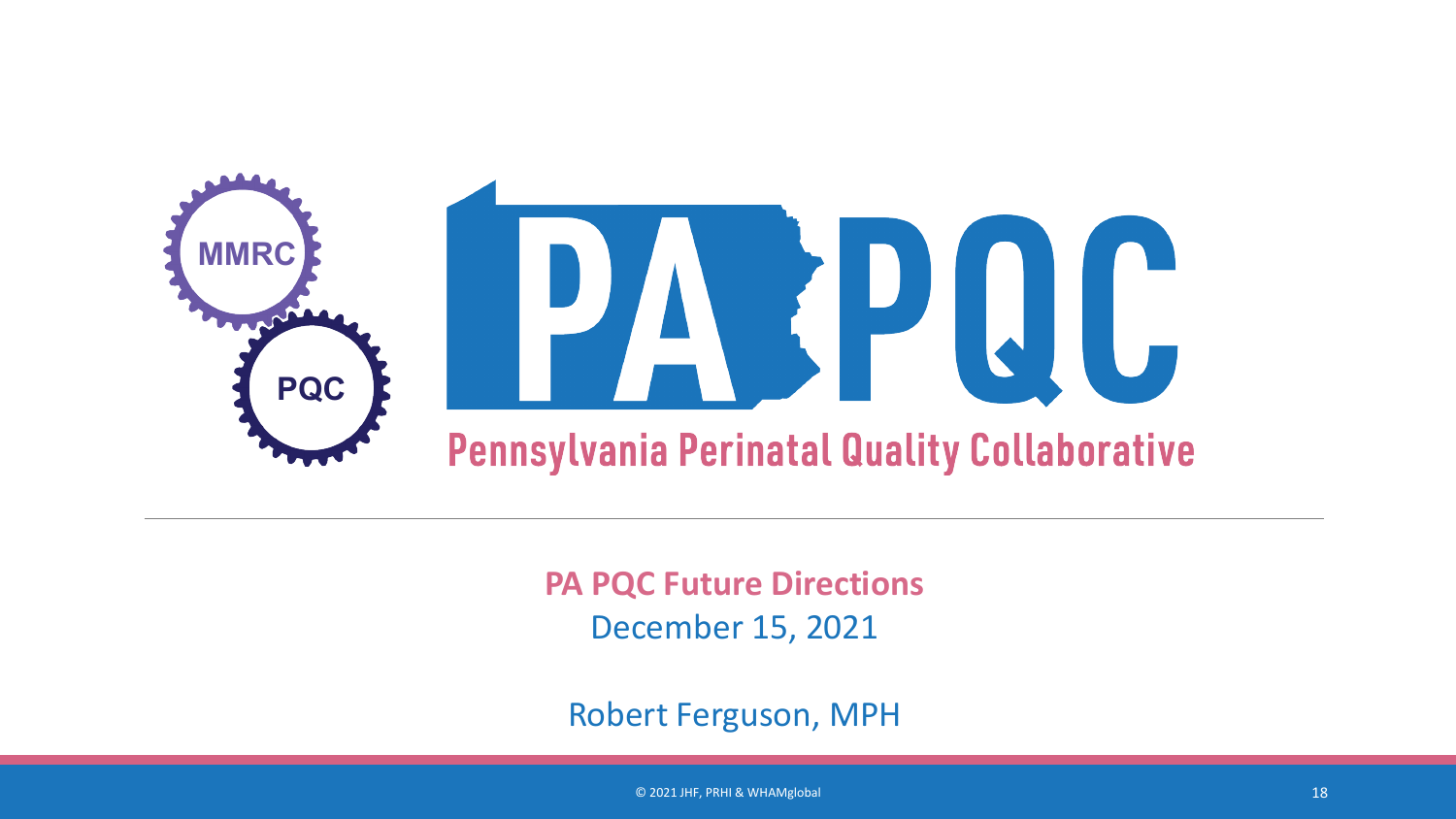# **MMRC** *2022 PA PQC Initiatives No Quality without Equity***PQC READER Pennsylvania Perinatal Quality Collaborative**

### *Primary Focus Areas:*

Substance-Exposed Newborns & NAS Maternal Substance Use & OUD Immediate Postpartum LARC

*Complementary Focus:*  Moving on Maternal Depression (MOMD)

#### *A Complementary Focus:*

Severe Hypertension Treatment (Alliance for Innovation on Maternal Health)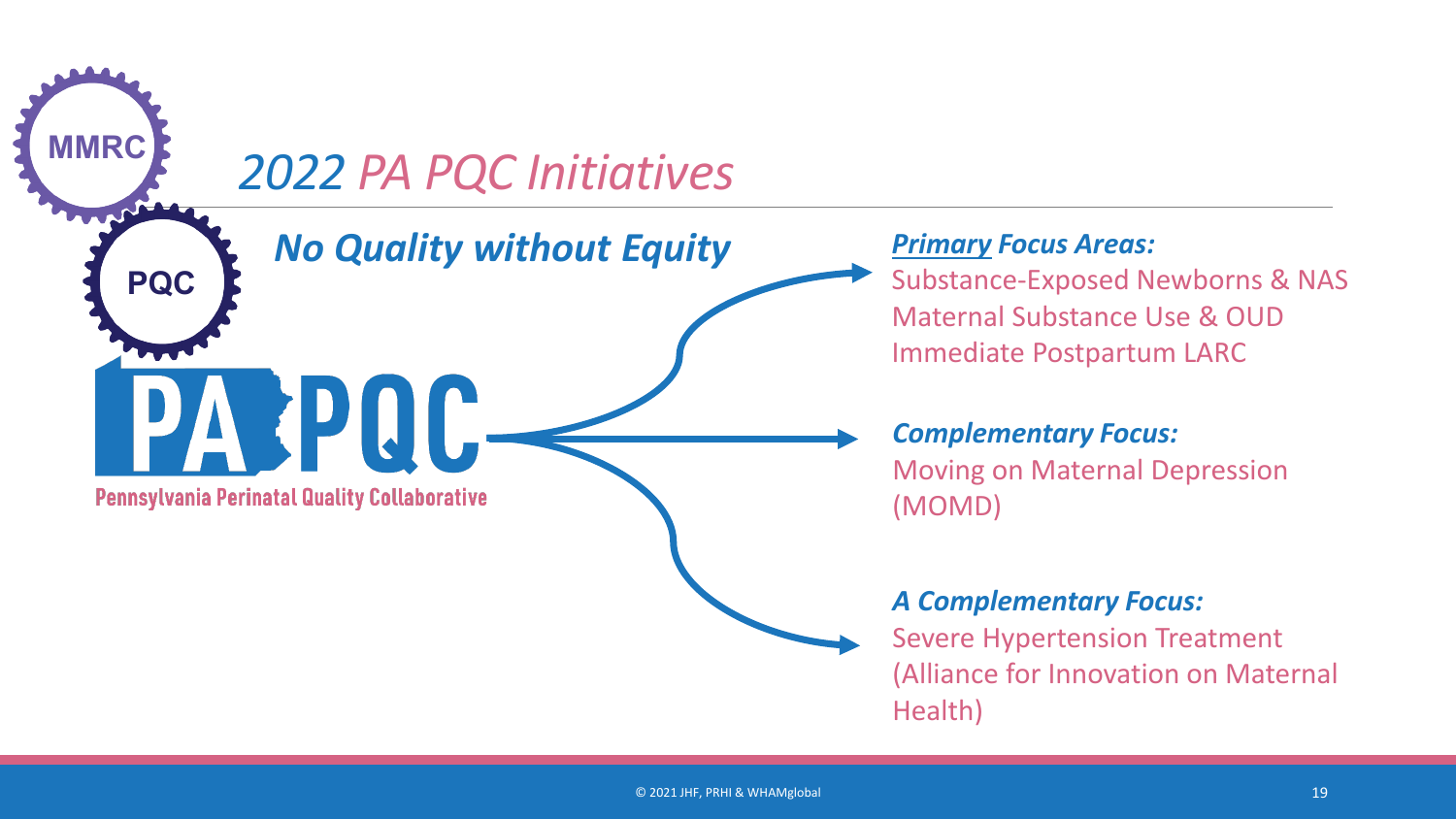# With Support From…







**ALLIANCE FOR INNOVATION** ON MATERNAL HEALTH

RITZKER

**Children's Initiative**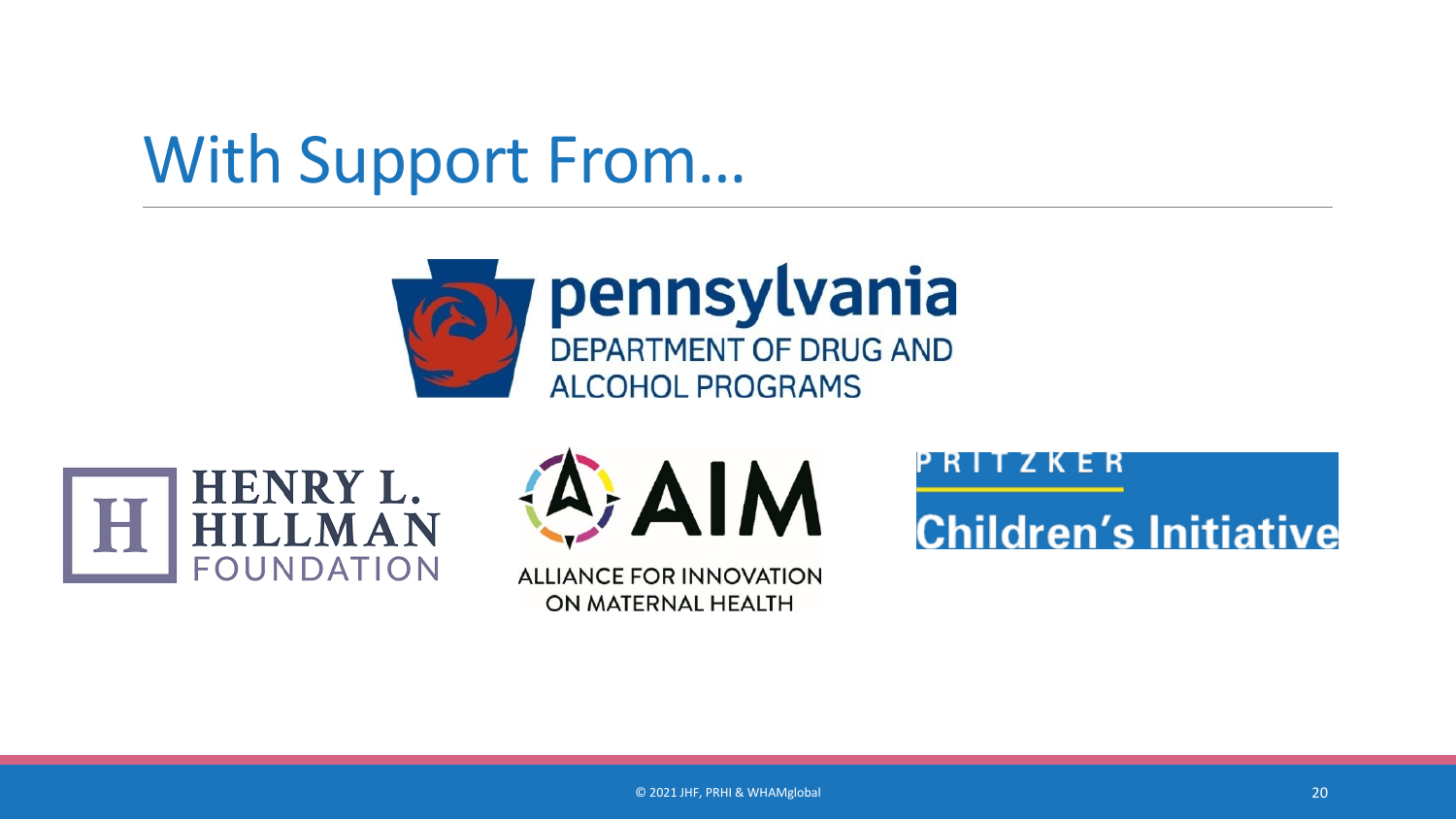# 2022 Initiatives: General Timeline



*Express Interest by 1/31/22 Join by 3/14/22*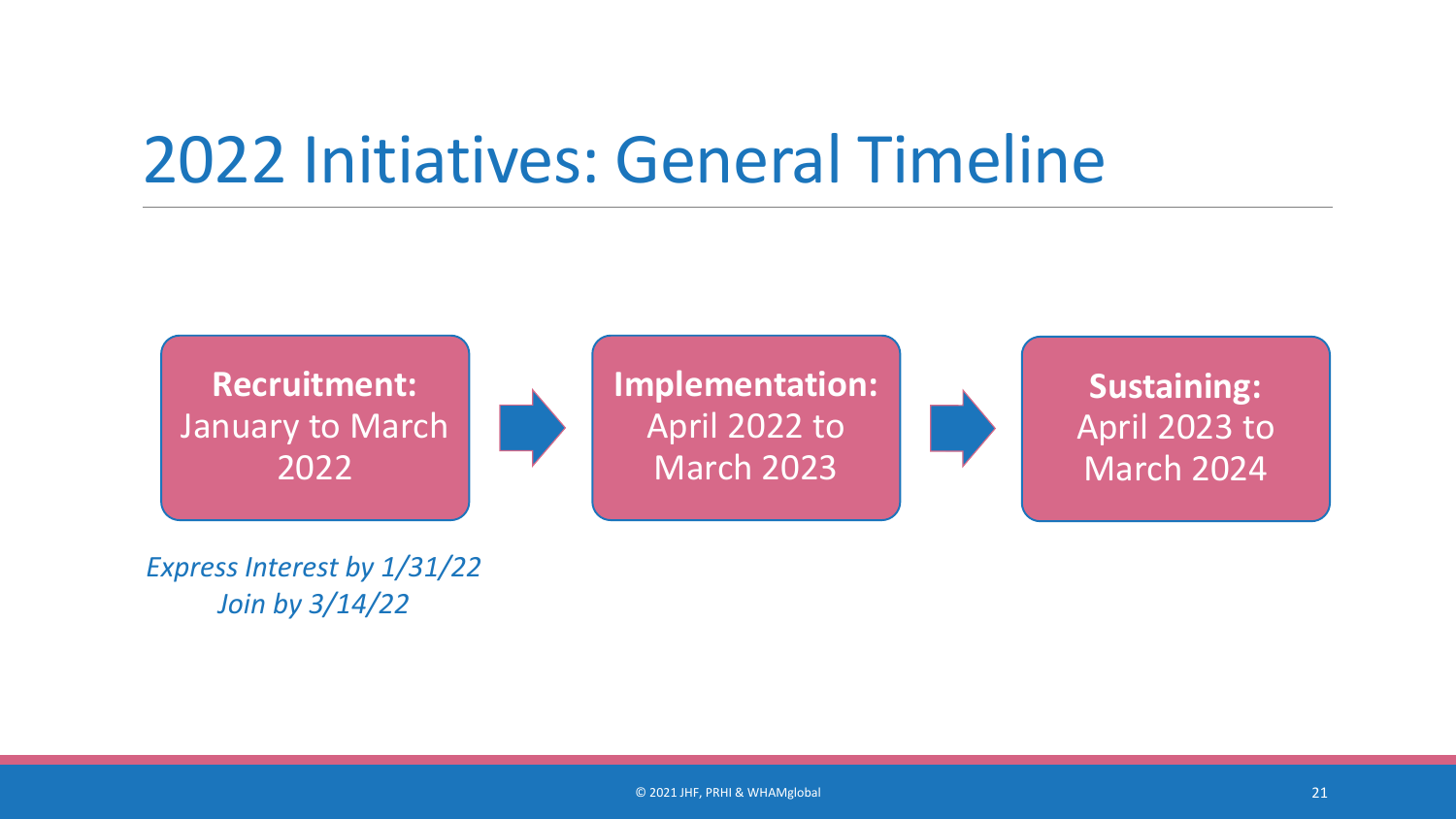# Budgeted Awards for Achieving QI Milestones

**Maternal Substance Use or SEN**

Estimated 22 Awards Per Quarter (\$5,000 per award)

\*PA PQC will also organize additional trainings for PA PQC teams

**Maternal OUD, NAS, or Immediate Postpartum LARC**

Estimated 10 Awards Per Quarter (\$5,000 per award)

**PA AIM** 

Estimated 2 Awards Per Quarter (\$5,000 per award)

**MOMD**

The PA PQC is planning to budget for MOMD QI Awards as well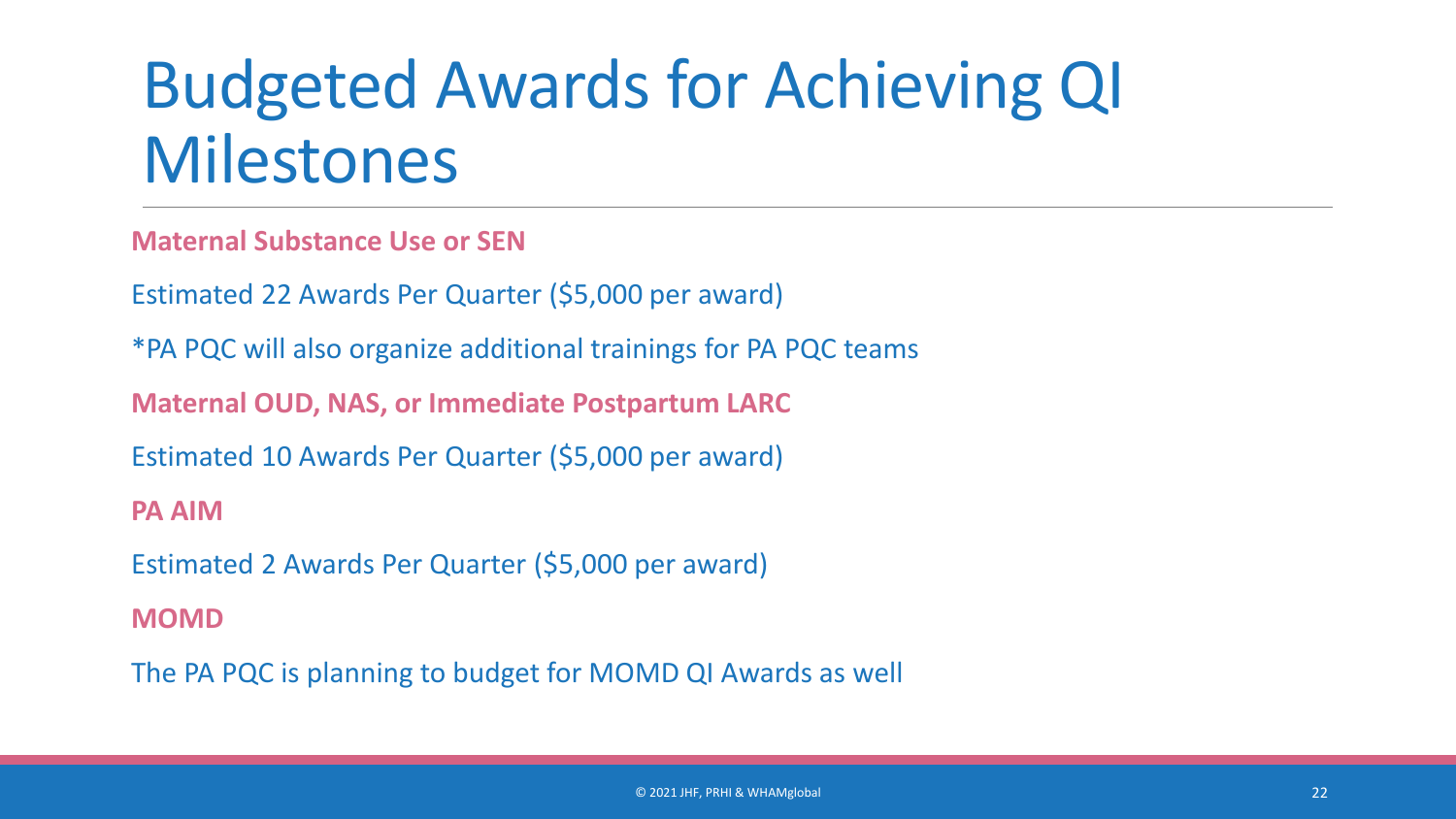# Express Interest in PA PQC Priorities by January 31

- 1. PA PQC Hospital
- 2. Name and Title
- 3. Which PA PQC initiative(s) would your team like to prioritize in 2022 (please selected continuing or joining)?
	- **Naternal OUD**
	- **Q** Maternal Substance Use (other than OUD)
	- $\Box$  NAS
	- $\Box$  Substance Exposed Newborns (other than NAS)
	- **Immediate Postpartum LARC**
	- **Q** Maternal Depression Screening and Follow-up (MOMD)
	- $\Box$  Severe Hypertension Treatment (PA AIM)

*For the initiative topic(s) you selected, please describe why, any key interventions your team is implementing or sustaining, and your 2022 goals for that topic.* 

4. If you are not prioritizing maternal OUD, maternal substance use, NAS, or substance exposed newborns for your PA PQC 2022 initiative(s), please explain why these topics are not being prioritized for 2022.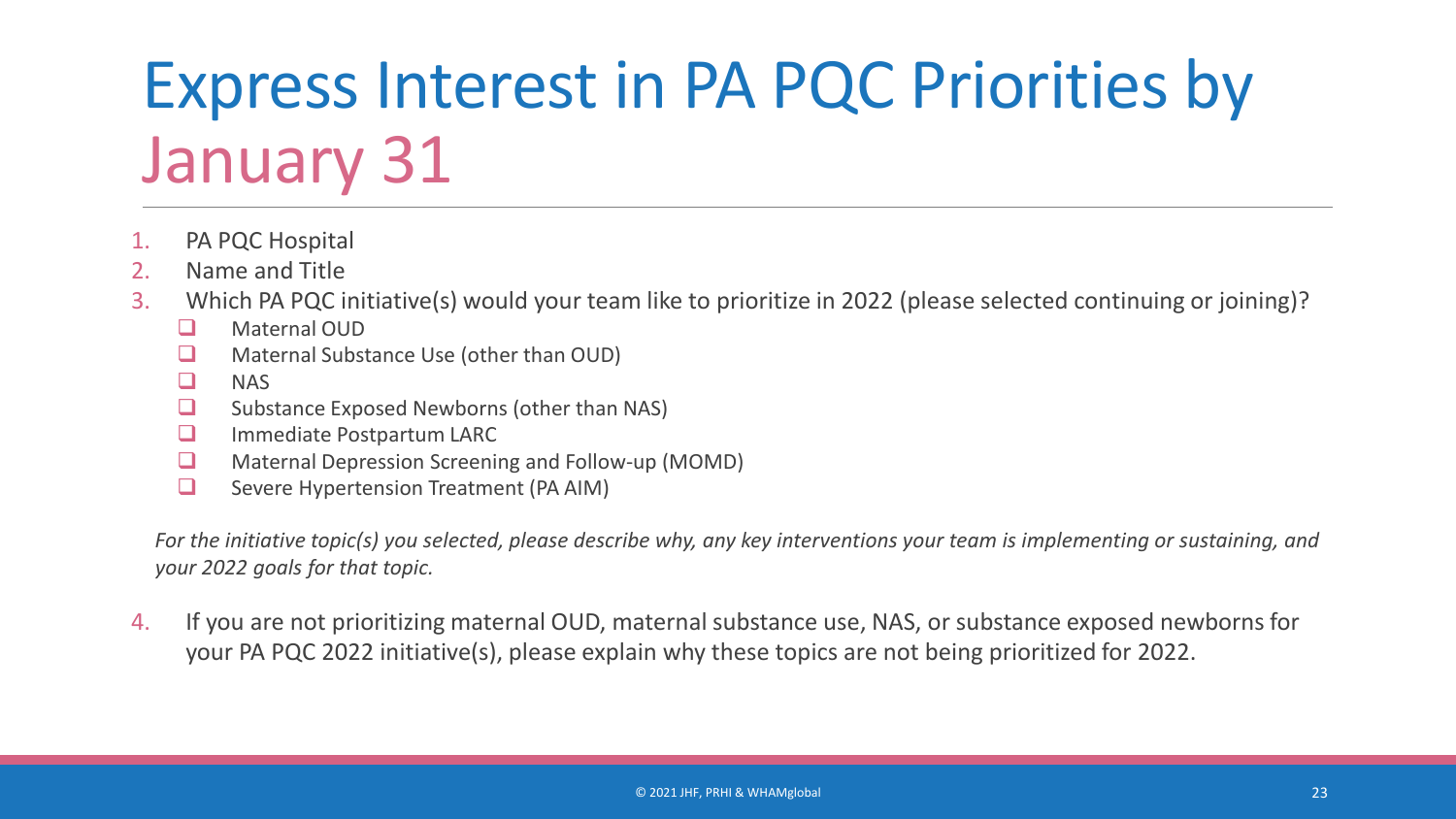# Structure Measures via Quarterly Survey: PA AIM: Hypertension & Disparities

### *Full Survey Available Here*

*What changes? No changes*

https://www.whamglobal.org/data-collection#PA-PQC-Site-Surveys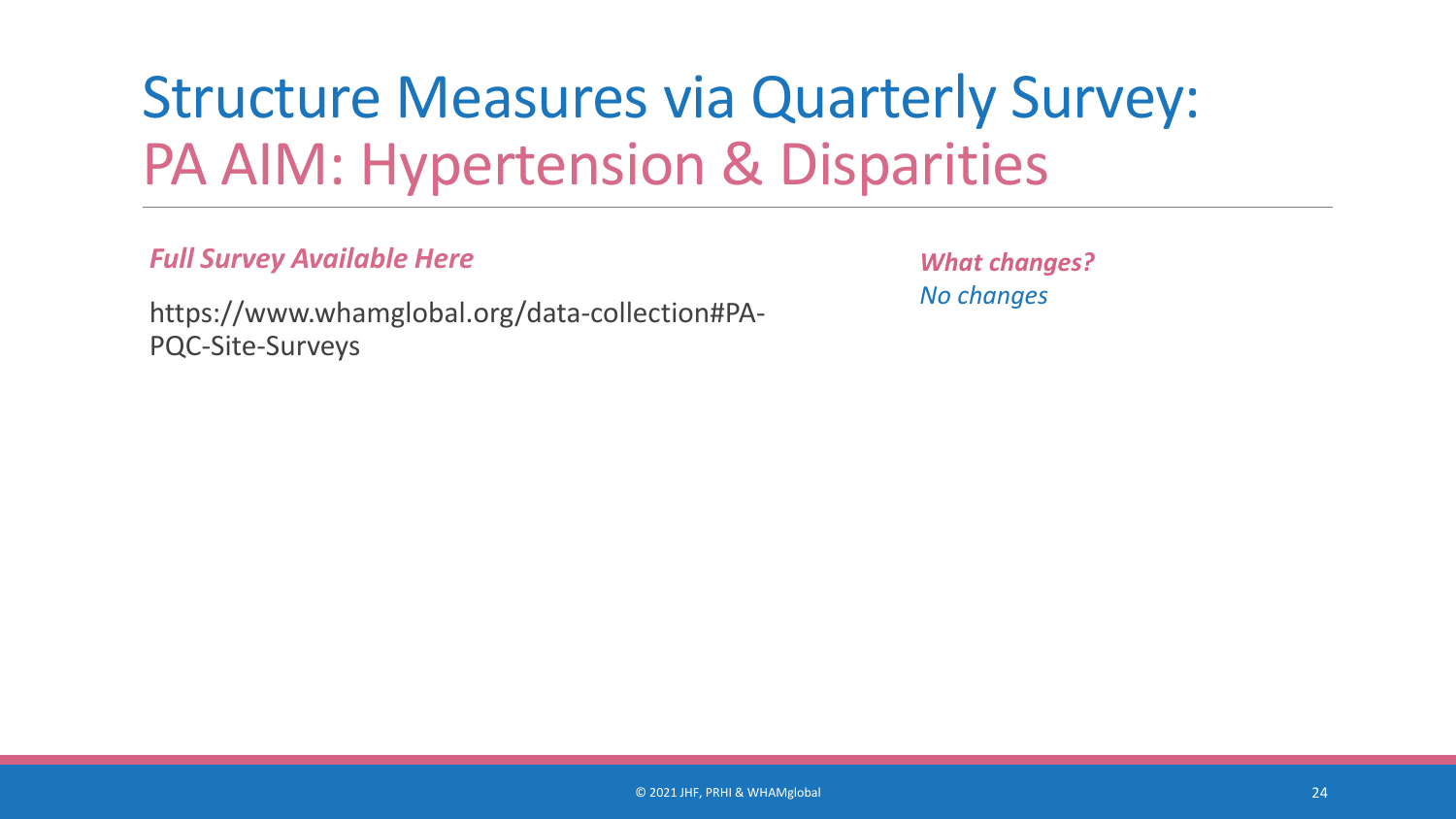# Quarterly Process & Outcome Measures: PA AIM: Hypertension & Disparities

# treated within 1 hour from first severe BP reading with IV Labetalol, IV Hydralazine, or PO Nifedipine

# with acute-onset severe hypertension (SBP  $\geq$  160 or DBP  $\geq$  110) that persists for 15 min. or more (incl. those with preeclampsia, gestational, or chronic hypertension)

**PA DOH working with PHC4 to track Severe Maternal Morbidity (SMM) and SMM excluding cases with only a transfusion code**  (PA PQC AIM hospitals are still encouraged to internaly report as well)

*What changes? No changes*

*All Quarterly*

*All by Race/Ethnicity Annually*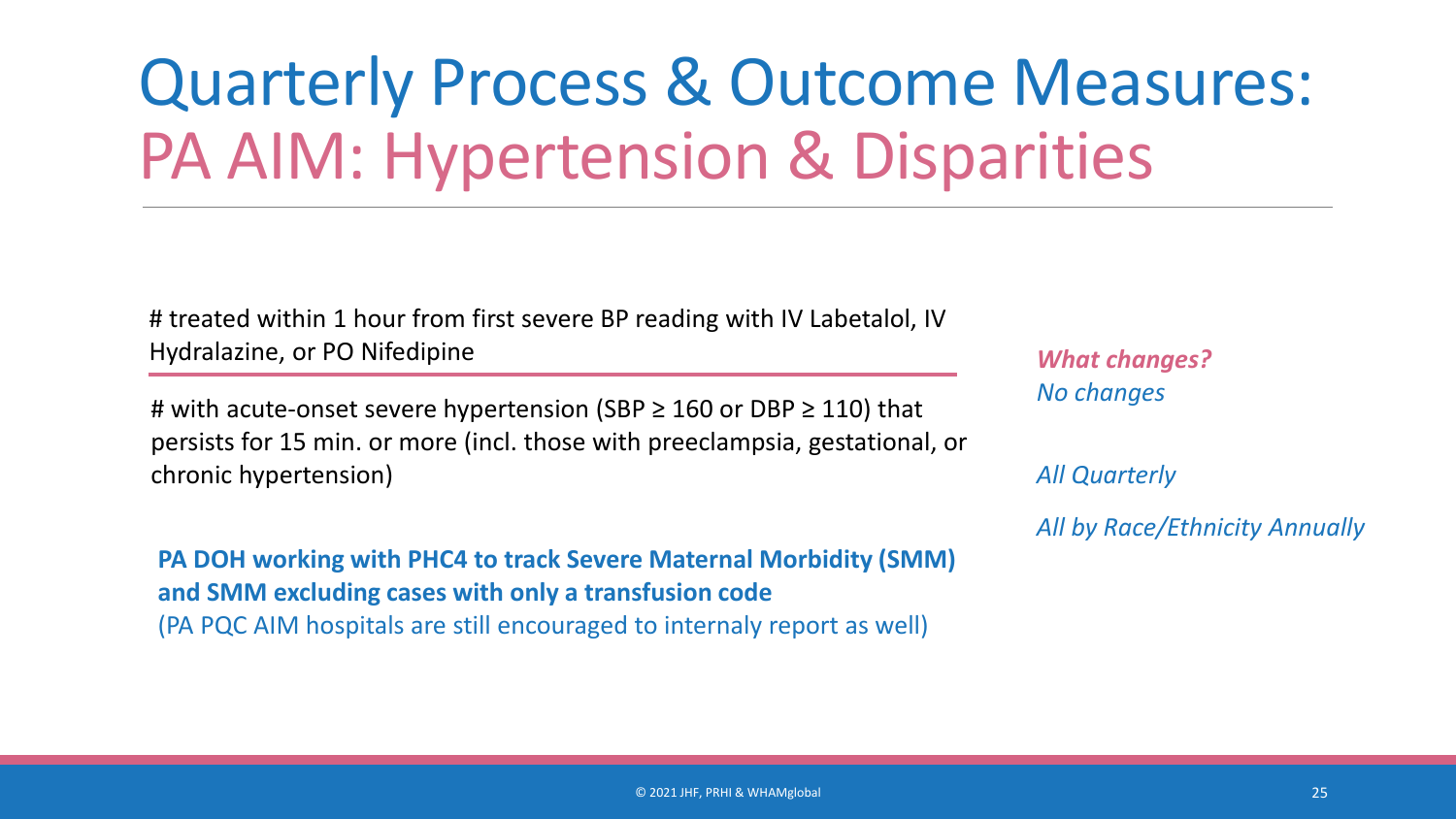## Structure Measures via Quarterly Survey: MOMD

*Full Survey Available Here*

https://www.whamglobal.org/data-collection#PA-PQC-Site-Surveys

*What changes? No changes*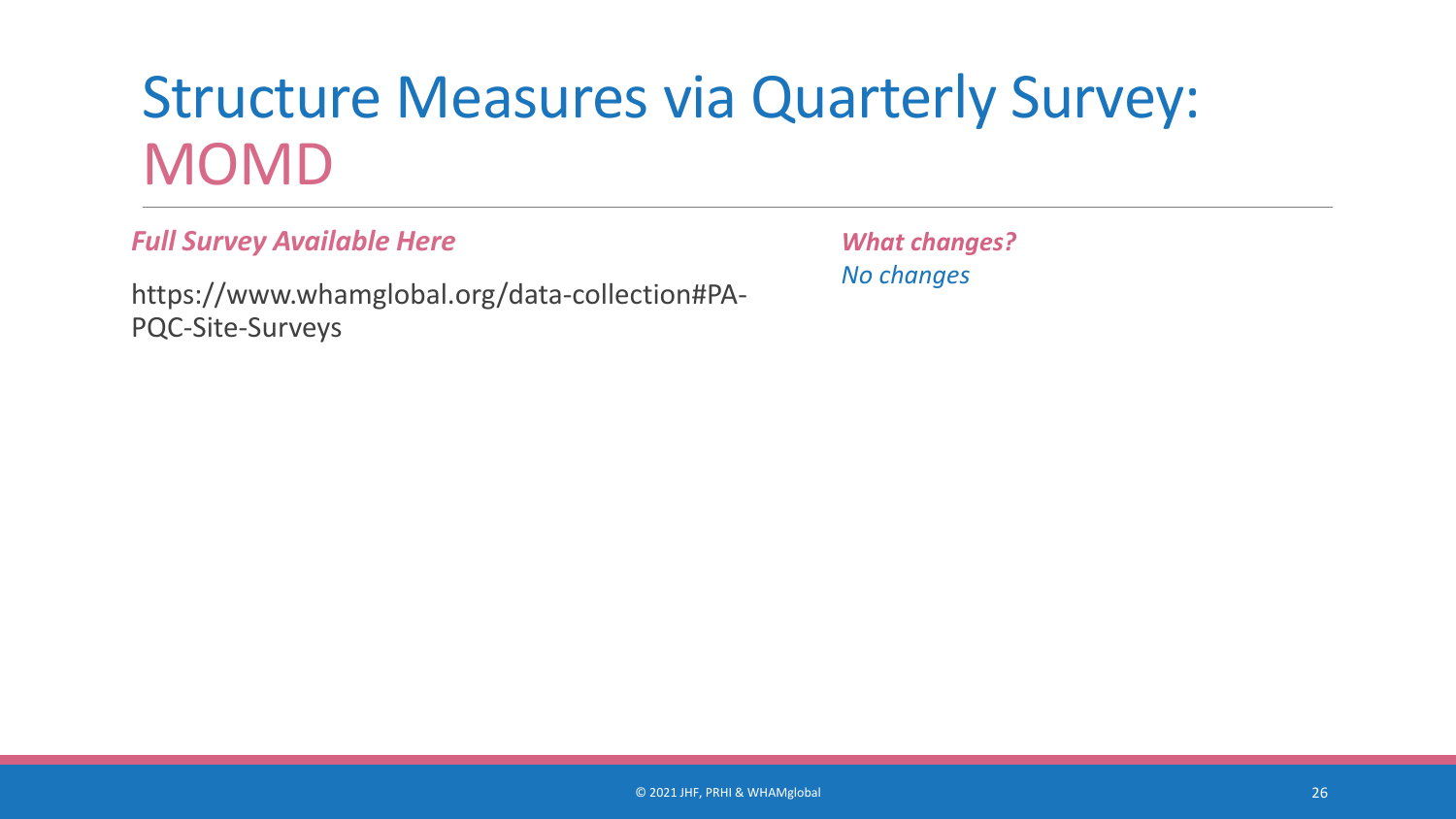# Quarterly Process Measures: MOMD

# with validated depression screening during pregnancy

# deliveries during measurement period

# with follow-up care within 30 days

# with positive depression screen during pregnancy

# with standardized depression during 84 day period after delivery

# with deliveries 84 days prior to start and end of measurement period

# with follow-up care within 30 days

# with deliveries 84 days prior to start/end of period with positive depression screen during the 84 day period after delivery

*What changes? No changes*

*All Quarterly*

*All by Race/Ethnicity Annually*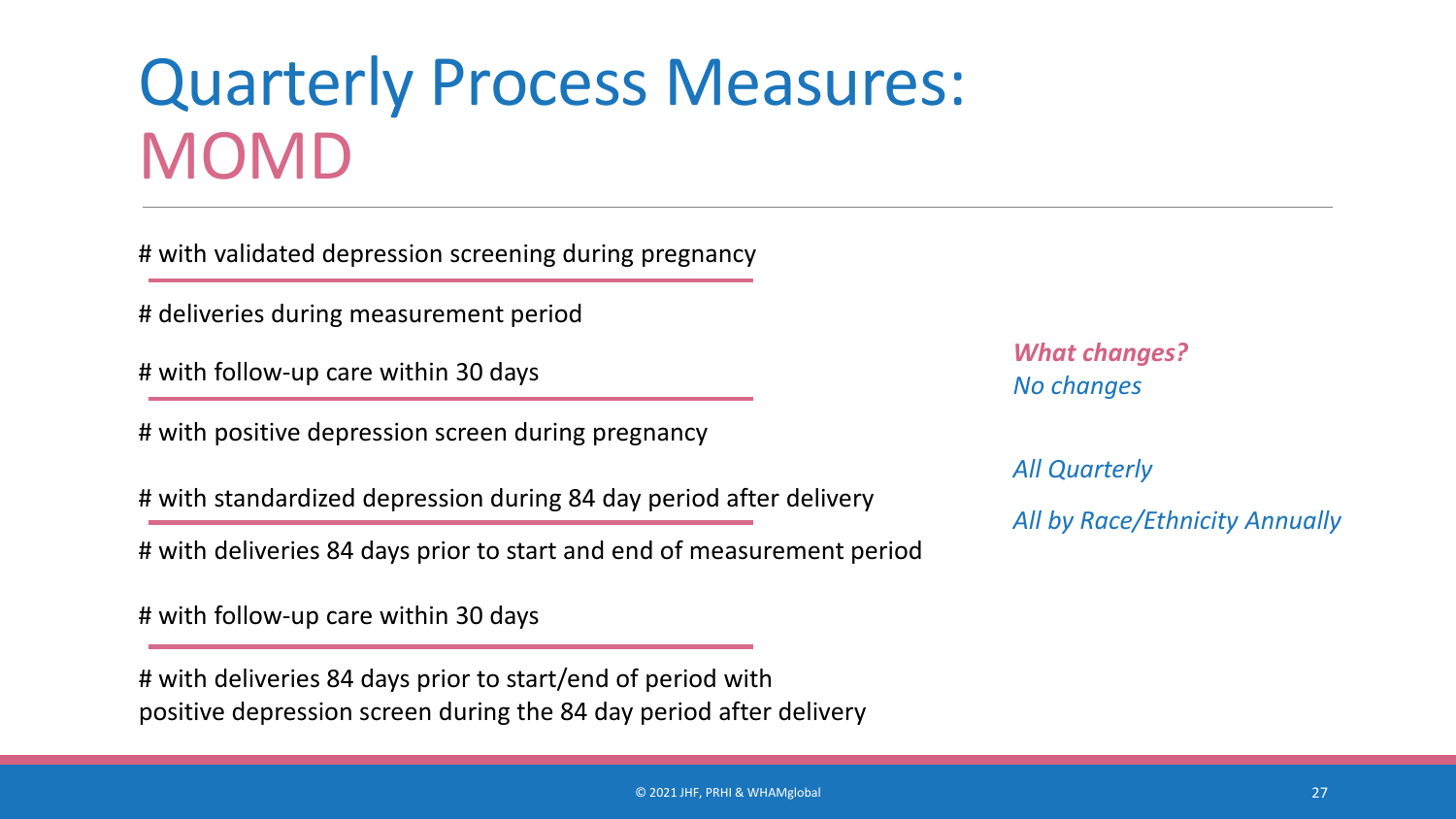## Structure Measures via Quarterly Survey: *Summary of Survey Questions for IPLARC*

### **Primary Structure Measure / Question**

Is your hospital routinely counseling, offering, and providing IPLARCs (either IUDs or Implants) for postpartum women with OUD and for all postpartum women?

#### *Full Survey Available Here*

https://www.whamglobal.org/data-collection#PA-PQC-Site-Surveys

*What changes?*

*No changes*